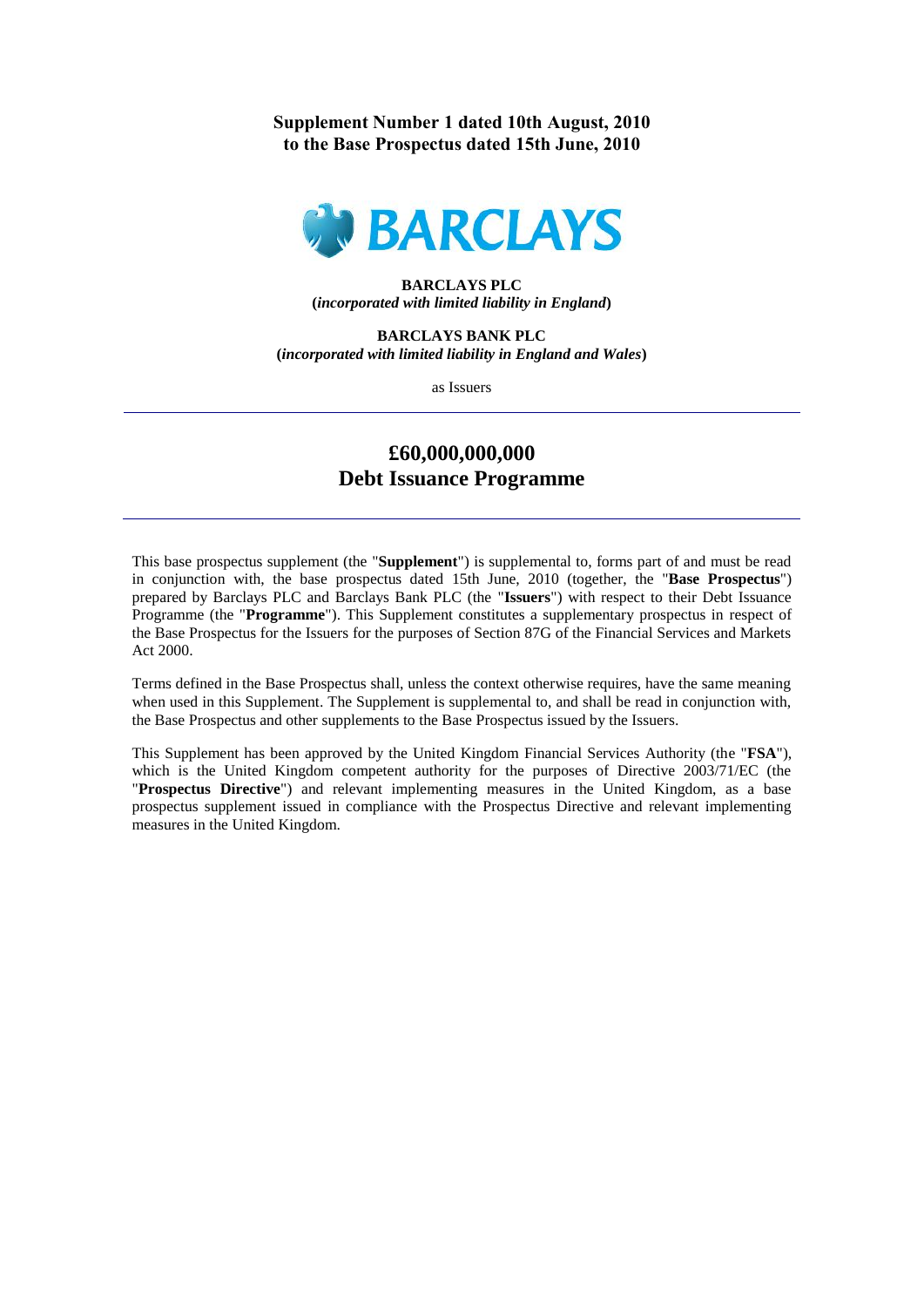#### **IMPORTANT NOTICES**

Each of the Issuers accepts responsibility for the information contained in this Supplement and declares that, having taken all reasonable care to ensure that such is the case, the information contained in this Supplement is, to the best of its knowledge, in accordance with the facts and contains no omission likely to affect its import.

To the extent that there is any inconsistency between (a) any statement in this Supplement or any statement incorporated by reference into the Base Prospectus by this Supplement and (b) any other statement in, or incorporated by reference into, the Base Prospectus, the statements in (a) above will prevail.

Save as disclosed in this Supplement, no significant new factor, material mistake or inaccuracy relating to the information included in the Base Prospectus which is capable of affecting the assessment of the Notes issued under the Programme has arisen or been noted, as the case may be, since the publication of the Base Prospectus.

If documents which are incorporated by reference to this Supplement themselves incorporate any information or other documents therein, either expressly or implicitly, such information or other documents will not form part of this Supplement for the purposes of the Prospectus Directive except where such information or other documents are specifically incorporated by reference to the Supplement.

Investors should be aware of their rights under Section 87Q(4) of the Financial Services and Markets Act 2000.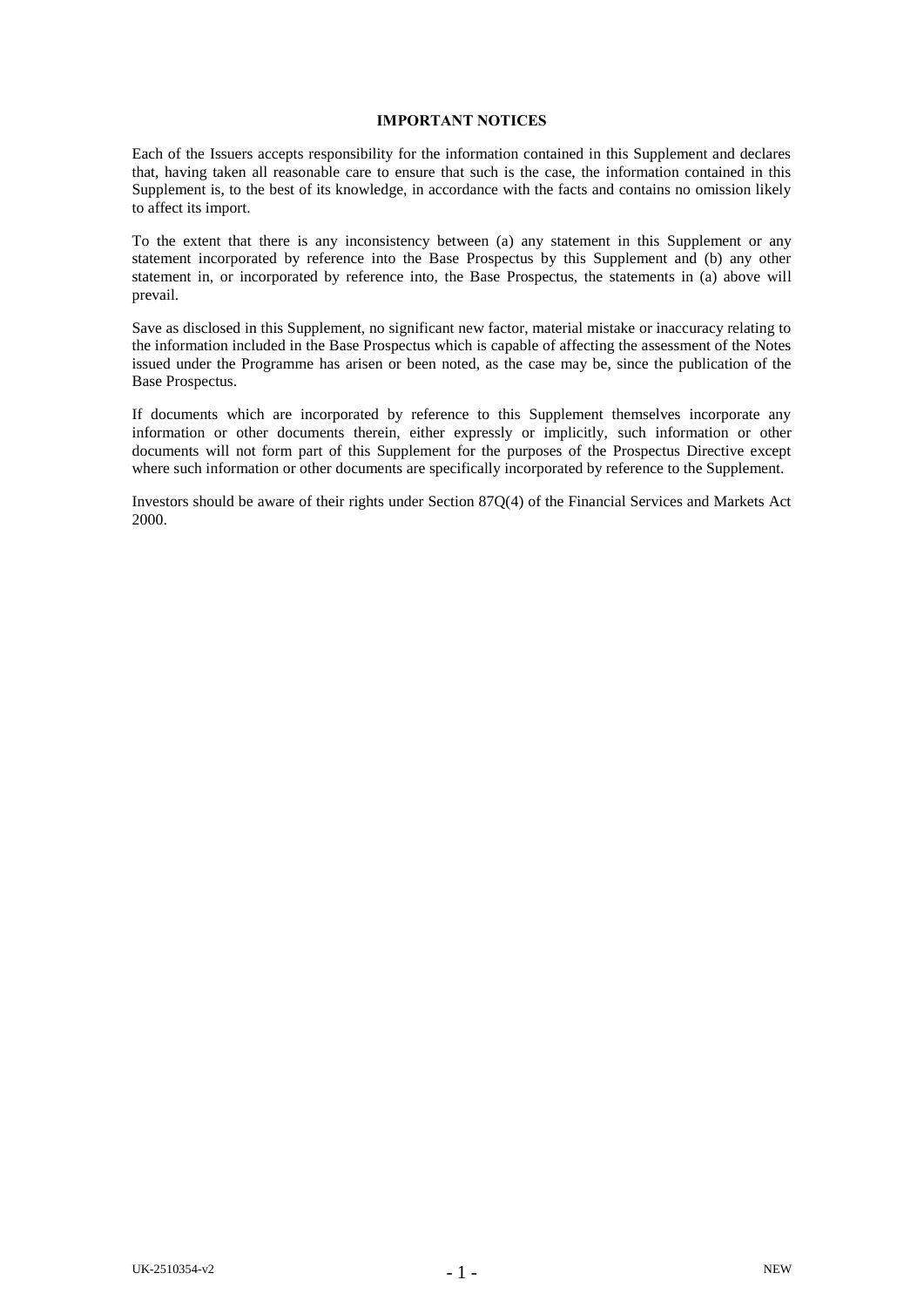#### **AMENDMENTS OR ADDITIONS TO THE BASE PROSPECTUS**

With effect from the date of this Supplement the information appearing in, or incorporated by reference into, the Base Prospectus shall be amended and/or supplemented in the manner described below.

By virtue of this Supplement the following amendments shall be deemed to be made to the Base Prospectus:

1. To amend the section entitled "Information Incorporated by Reference" at pages 7 to 8 of the Base Prospectus by deleting it in its entirety and replacing it with the following:

## **INFORMATION INCORPORATED BY REFERENCE**

The following information has been filed with the FSA and shall be deemed to be incorporated in, and to form part of, this Base Prospectus:

- (a) the joint Annual Report of the Company and the Bank, as filed with the SEC on Form 20-F in respect of the years ended 31st December, 2008 and 31st December, 2009 (the "**Joint Annual Report**"), with the exception of the information incorporated by reference in the Joint Annual Report referred to in the Exhibit Index of the Joint Annual Report, which shall not be deemed to be incorporated in this Base Prospectus;
- (b) the Annual Reports of the Bank containing the audited consolidated accounts of the Bank in respect of the years ended 31st December, 2008 (the "**2008 Bank Annual Report**") and 31st December, 2009 (the "**2009 Bank Annual Report**"), respectively;
- (c) the unaudited Interim Results Announcement of Barclays PLC as filed with the SEC on Form 6-K on Film Number 10994321 on 5th August, 2010 in respect of the six months ended 30th June, 2010 (the "**Interim Results Announcement**") and the unaudited Interim Results Announcement of the Bank in respect of the six months ended 30th June, 2010 (the "**Bank Interim Results Announcement**"), with the exception of the sections headed "Performance Highlights", "Group Chief Executive's Review" and "Group Finance Director's Review" on pages 1-12 inclusive of the Bank Interim Results Announcement which shall not be deemed to be incorporated in this Base Prospectus;
- (d) the capitalisation and indebtedness table of the Bank and the Group as at 30th June, 2010 as filed with the SEC on Form 6-K on Film Number 10994321 on 5th August, 2010 (the "**Capitalisation and Indebtedness Table**"); and
- (e) the terms and conditions set out on pages 45 to 69 of the base prospectus dated 8th June, 2009 (the "**2009 Conditions**"), the terms and conditions set out on pages 42 to 66 of the base prospectus dated 9th June, 2008 (the "**2008 Conditions**"), the terms and conditions set out on pages 41 to 65 of the base prospectus dated 7th June, 2007 (the "**2007 Conditions**"), the terms and conditions set out on pages 36 to 59 of the base prospectus dated 8th June, 2006 (the **"2006 Conditions"**) and the terms and conditions set out on pages 36 to 72 of the information memorandum dated 24th May, 2005 (the **"2005 Conditions"**), each relating to the Programme under the heading "Conditions of the Notes".

The above documents may be inspected as described in paragraph 8 of "General Information".

The table below sets out the relevant page references for the information contained within the Joint Annual Report filed on Form 20-F:

| Section 1 — Business review                |               |
|--------------------------------------------|---------------|
| Financial review                           | $\mathcal{R}$ |
| Our people                                 | 51            |
| Corporate sustainability                   | 52            |
| Section 2 — Risk Management and Governance |               |
| Risk management                            | 54            |
| <b>Board and Executive Committee</b>       | 119           |